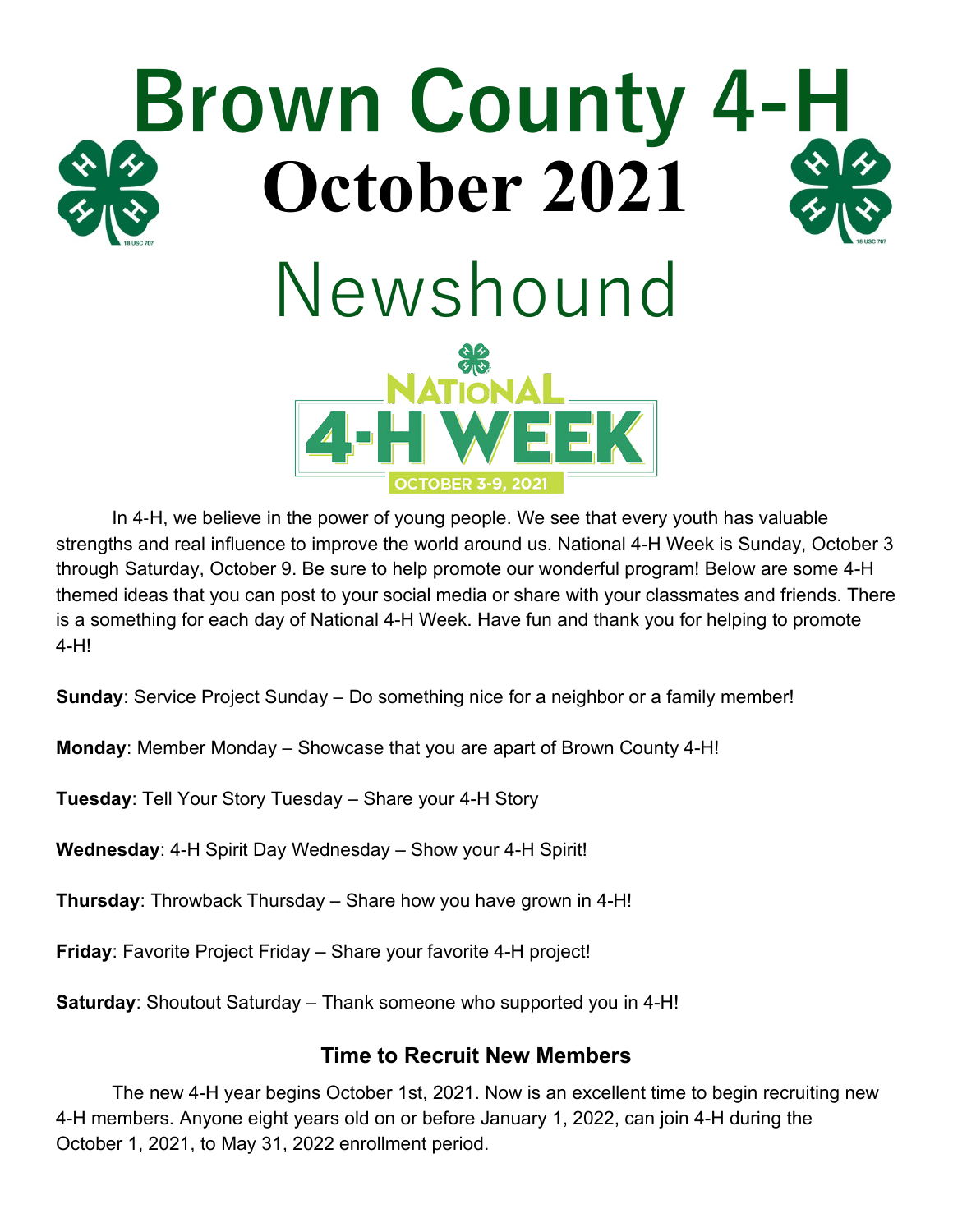# **4-H Enrollment**

The 2021 enrollment year is upon us, and you will be happy to know that this year's enrollment will be so much easier for you because you already have experience in 4-H Online. Enrollment will be the same as last year. You will need to go to 4-H Online and update your information. Also, please make sure that the information that is on 4-H Online is correct. It is as simple as that! Reenrollment for current members is due by December 31, 2021, and new enrollment is due by May 31, 2022. Please enroll your member in any activity



that they may have an interest in. They will have until May 31, 2022, to add or drop any project. If you have any questions, please contact us at the 4-H Office and we would love to help!

We also encourage all clubs to recruit new members. Any youth between the ages of 8 (by January 1, 2021) and 19 can join 4-H during the October 1, 2021, to May 31, 2022 enrollment period. Remember, the Brown County Fair Board provides a "Night at the Fair" for the members of the club with the highest percent of new members.

#### **New Members**

The Brown County 4-H Office will have a new member packet, including: Brown County 4-H Family Handbook, the Brown County 4-H Rules and Regulations, 4-H Project Guide, How to Enroll in 4-H Online, New Member Contact Sheet, Club List with contact and club meeting information. They will also receive a record book cover. Please have your new members come to the office, we would love the chance to talk with them and answer any questions they may have.

## **Club Reporter Form**

For all the newly elected Club Reporters who may be submitting club reports to the local newspaper, a 4-H Club News Report form is available, please let the Brown County 4-H Office know if you need.

## **Recognition Event**

Plans on in the works for the 2021 Brown County 4-H Recognition Event. The date of our event is November 7 at 2 pm. The event location will be emailed out, please keep a look out for it.



# **Record Book Judging**

Record books and club secretary books will be judged by paid individuals again this year. Top record books in each age division (beginner, junior and senior) and top club secretary books will be recognized at the November 7, 2021 4-H Recognition Event.

## **Trophies**

If you or your club received one of the traveling trophies presented at last year's Recognition Event, please retrieve and return it to the 4-H Office ASAP. It will need to be updated and presented to this year's recipient.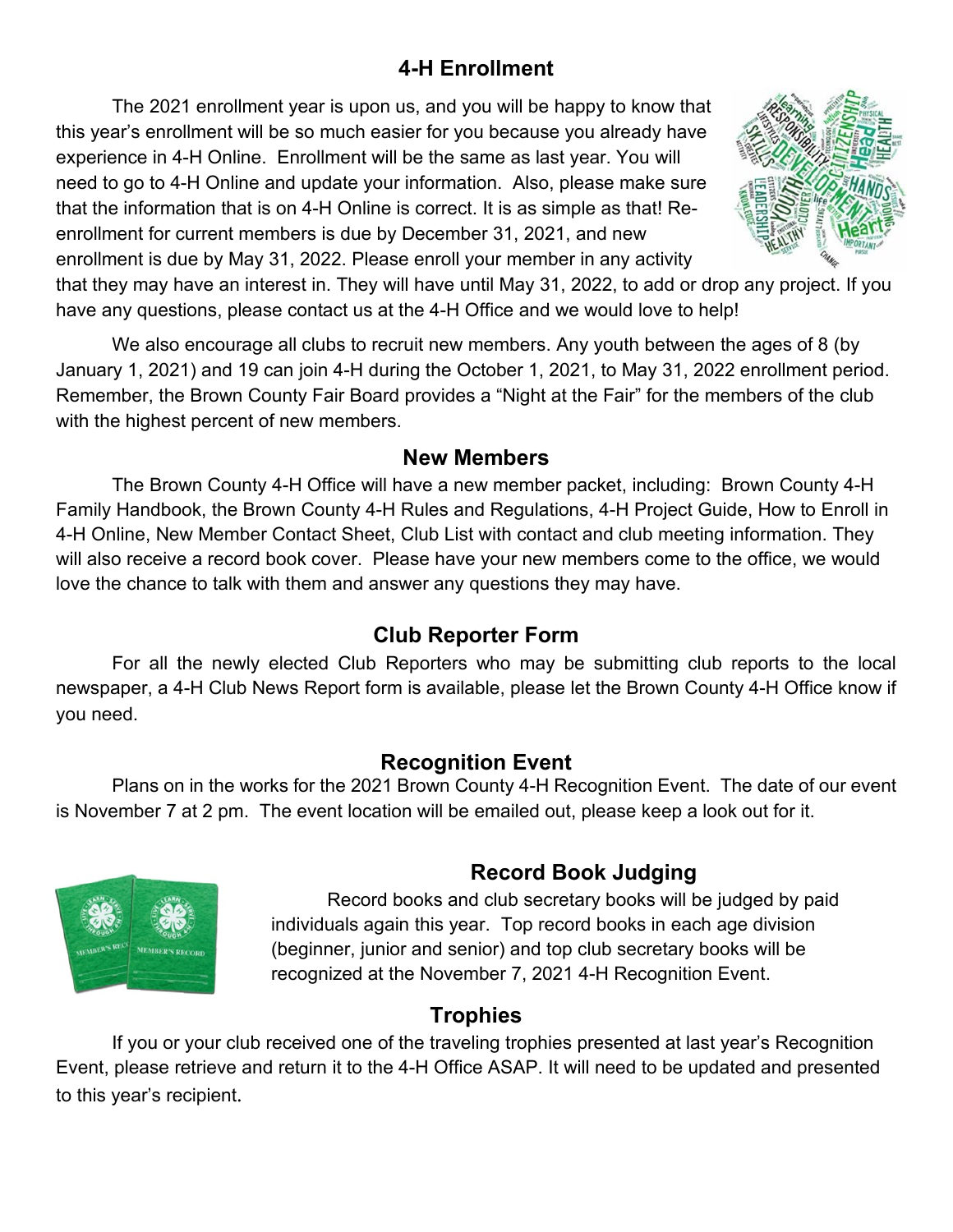# **2021 Gypsy Day Parade**

Brown County 4-H will be participating in the Gypsy Day parade on October 2rd in Aberdeen. Brown County has one entry in the event that will include the 4-H Royalty and be driven by a 4-H parent. To participate, please contact one of the clubs listed below that are coordinating this event.

Clubs coordinating include: Friendly Fellows and Daisies, Denim and Dust, Independents, and Livestock Leaders. This year's parade theme is "Wolves of the Galaxy". Thank you for representing Brown County 4-H!

#### **Graduation cords**



Are you graduating in the spring and looking for something to show your 4-H participation? The Brown County 4-H Office will have graduation cords for you! You will receive the cords upon request only, please contact the Brown County 4-H Office (605-626-7120) to submit a request. The deadline for requests is May 1 of the current graduation year.

**Congratulations to the youth that participated at the South Dakota State Fair! Here are some of the accomplishments Brown County 4-H had this year:**

> **Purple Ribbons Received – 179 Blue Ribbon Received – 125 Red Ribbons Received – 14 White Ribbons Received – 1**

- Charlee Holt Reserve Champion Chianina
- Charlee Holt Beef Beginner 3rd Place Showman
- Riley Zoellner Supreme Overall Dairy Cow; Champion Jersey Cow
- Riley Zoellner Reserve Overall Dairy Cow; Reserve Champion Jersey Cow
- Walker Zoellner 3rd Overall Dairy Cow; Champion Holstein, Registered Cow
- Walker Zoellner Champion Milking Shorthorn Cow
- Riley Zoellner 5th Overall Dairy Heifer; Champion Jersey Heifer
- Parker Zoellner Reserve Champion Milking Shorthorn Heifer
- Kella Tracy Reserve Champion Jersey Heifer
- Parker Zoellner Grand Champion Beginner Showman
- Riley Zoellner Grand Champion Junior Showman
- Walker Zoellner Reserve Champion Junior Showman
- Kella Tracy 5th Place Junior Showman
- Colin Frey Grand Champion Senior Showman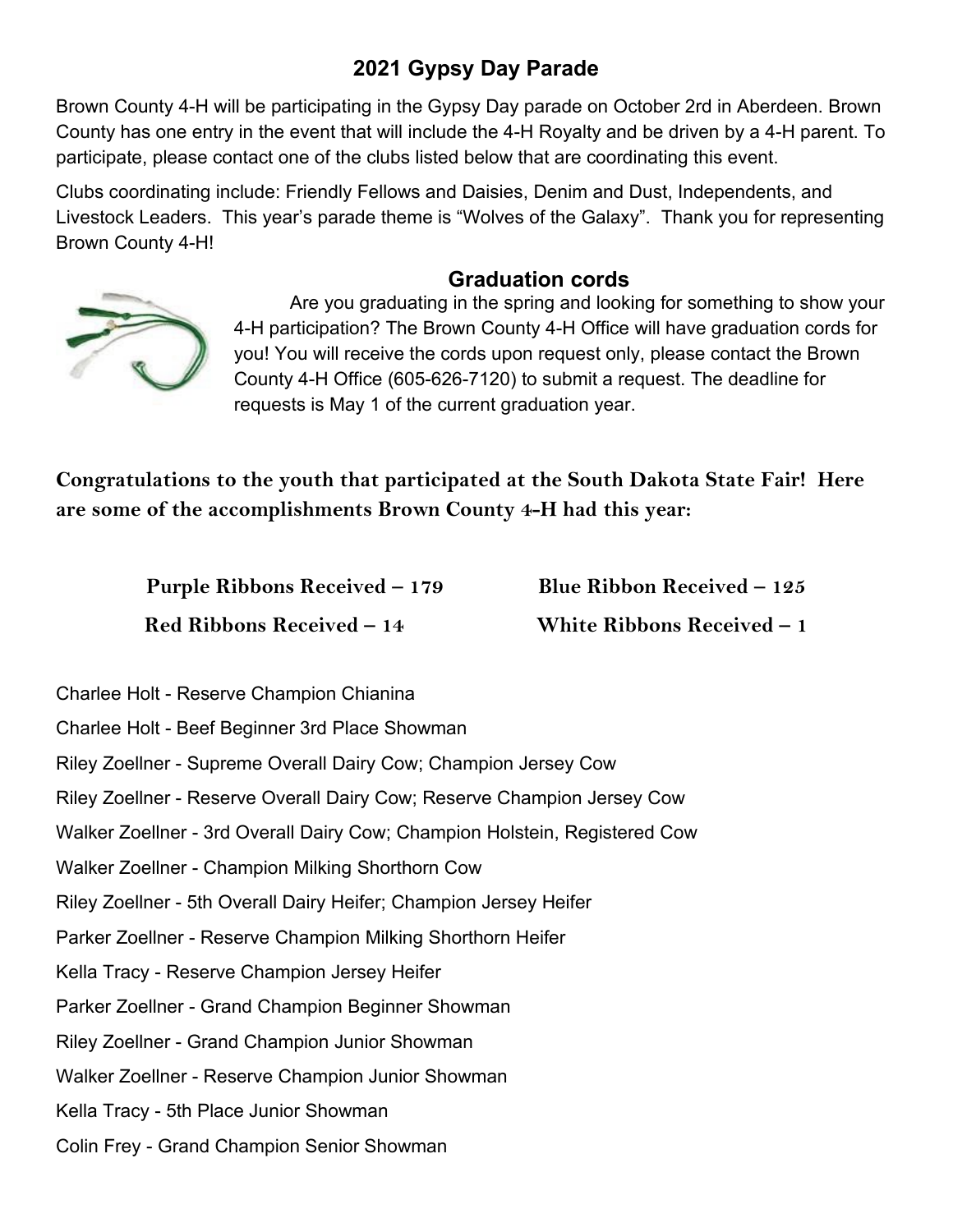

**Congratulations to the youth that participated at the South Dakota State Fair! Here are some of the accomplishments Brown County 4-H had this year:** Sophia Fogarty - Senior Dairy Goat Showmanship Grand Shakinah Holsing – Companion Animal – Cat 4th Overall Shakinah Holsing – Companion Animal – Senior Display 2<sup>nd</sup> Overall Kaleb Holsing – Companion Animal – Junior Display  $2<sup>nd</sup>$  Overall Shakinah Holsing – Companion Animal – Senior Live 3rd Overall Kaleb Holsing – Companion Animal – Junior Live 2<sup>nd</sup> Overall Kaleb Holsing - Champion Game Bird - Champion Other Poultry - 4th Overall Poultry Charlee Holt - 2nd Place Beginner Sheep Showman Elyana Roach - 3rd Place Beginner Sheep Showman Charlee Holt - Grand Champion Speckled Faced Market Ewe Stetson Stearns - 5th Overall Junior Swine Showman Lane Krueger - 3rd Overall Senior Swine Showman Lane Krueger - Reserve Champion Berkshire Breeding Gilt Lane Krueger - 3rd Overall Purebred Market Barrow; Champion Hampshire Market Barrow Stetson Stearns - 4th Overall Purebred Market Barrow; Champion Yorkshire Market Barrow Elyana Roach –  $3<sup>rd</sup>$  Overall Beginner Consumer Decision Making Jessemy Sharp - 4<sup>th</sup> Overall Senior Consumer Decision Making Rayven Dutenhoffer  $-4$ <sup>th</sup> Team Overall Junior Horticulture Skill-a-thon Norman Johnson – 4<sup>th</sup> Team Overall Junior Horticulture Skill-a-thon Logan Warrington  $-4$ <sup>th</sup> Team Overall Junior Horticulture Skill-a-thon Anna Johnson – 5th Team Overall Senior Horticulture Skill-a-thon Jessemy Sharp – 5<sup>th</sup> Team Overall Senior Horticulture Skill-a-thon Isaiah Sharp - 5th Team Overall Senior Horticulture Skill-a-thon Elyana Roach –  $4<sup>th</sup>$  Team Overall Beginner Consumer Decision Making Abigail Johnson - 4<sup>th</sup> Team Overall Beginner Consumer Decision Making Joe Dutenhoffer - 4<sup>th</sup> Team Overall Beginner Consumer Decision Making Rayven Dutenhoffer  $-3<sup>rd</sup>$  Team Overall Junior Consumer Decision Making Norman Johnson - 3rd Team Overall Junior Consumer Decision Making Logan Warrington - 3<sup>rd</sup> Team Overall Junior Consumer Decision Making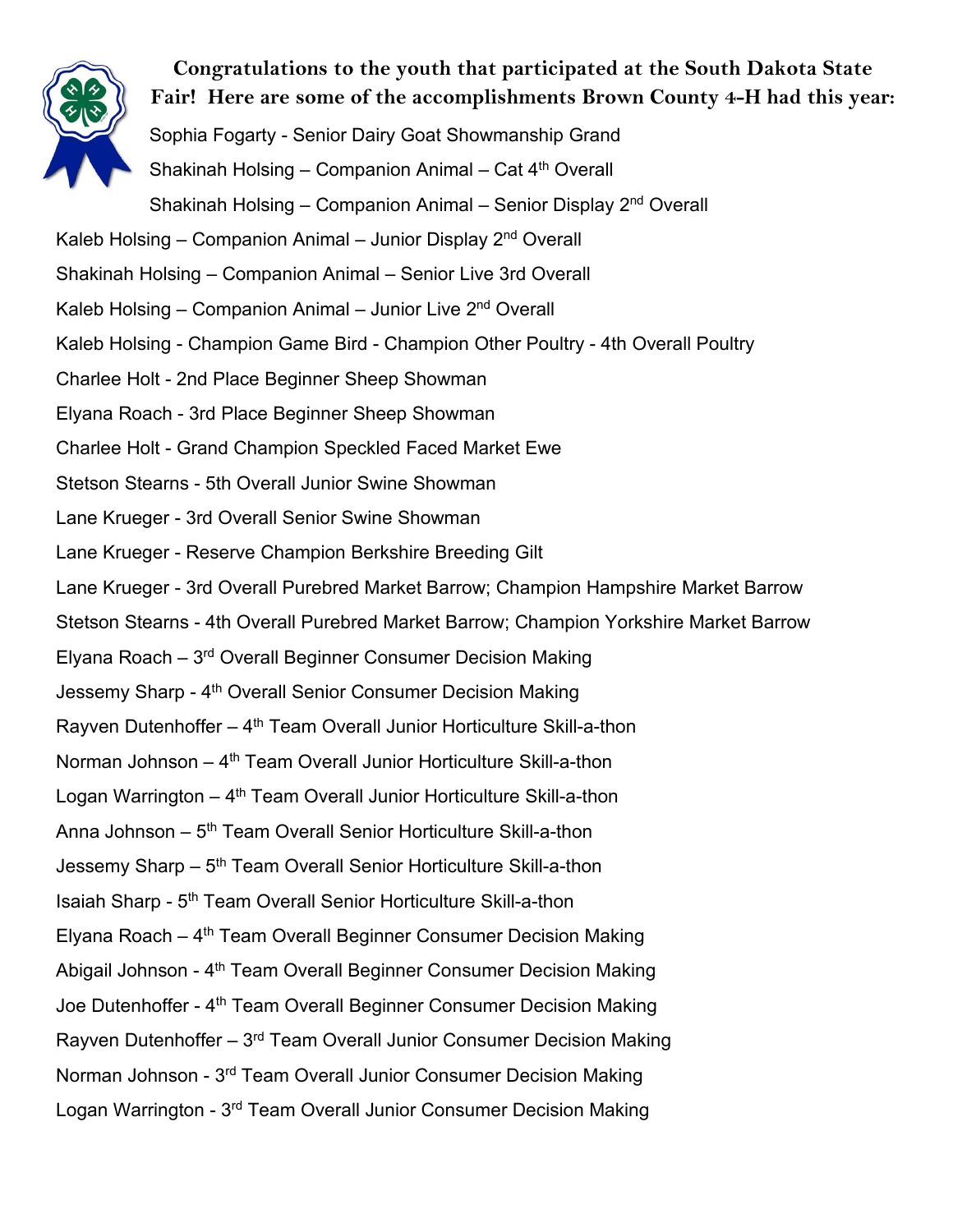# **Lazy Farmers Community Service**





- **Mowing Cemetery**
- Serving takeout meals at Bethlehem Church
- Donation and helping make beds for "Sleep in Heavenly Peace"

## **Graduating Members**

Club Leaders remind them to get their verification form into the Brown County 4-H Office. Form needs to have name, school, and school id number.

Youth receiving graduation scholarships are:

- Alexis Hanten
- Colin Frey
- Dylan Krueger
- Elizabeth Wanous
- Kaylen Achen
- Tessa Erdmann
- Torrie Bonn

Any questions, please either call Sandy Osterman at 605-380-3526 or the Brown County 4-H Office.